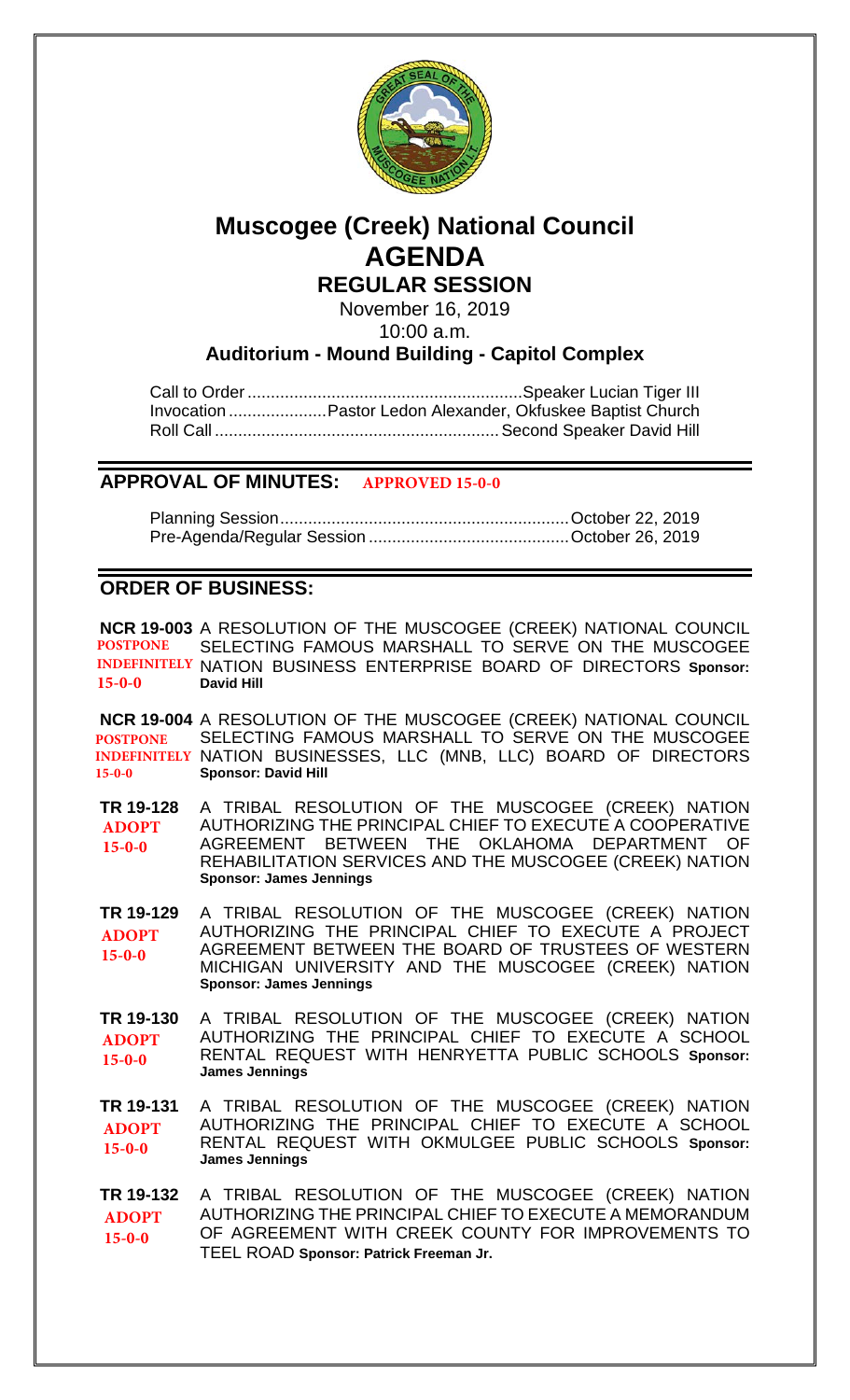### **Page 2 of 3 Regular Session November 16, 2019**

**[TR 19-133](bills/19-133.pdf)** A TRIBAL RESOLUTION OF THE MUSCOGEE (CREEK) NATION AUTHORIZING THE PRINCIPAL CHIEF TO EXECUTE A MEMORANDUM OF AGREEMENT WITH HUGHES COUNTY FOR IMPROVEMENTS TO LAMAR ROAD **Sponsor: Patrick Freeman Jr. ADOPT 15-0-0**

**[TR 19-134](bills/19-134.pdf)** A TRIBAL RESOLUTION OF THE MUSCOGEE (CREEK) NATION AUTHORIZING THE PRINCIPAL CHIEF TO EXECUTE A MEMORANDUM OF UNDERSTANDING BETWEEN THE MUSCOGEE (CREEK) NATION AND CHEROKEE NATION FOR TRIBAL TRANSIT OPERATIONS **Sponsor: Patrick Freeman Jr. ADOPT 15-0-0**

**[TR 19-135](bills/19-135.pdf)** A TRIBAL RESOLUTION OF THE MUSCOGEE (CREEK) NATION AUTHORIZING THE MUSCOGEE (CREEK) NATION TO PARTICIPATE AS A MEMBER OF THE AD HOC COMMITTEE IN CONNECTION WITH THE CHAPTER 11 BANKRUPTCY CASES OF PURDUE PHARMA, L.P. AND ITS SUBSIDIARIES AND AFFILIATES AND TO EXECUTE THE AD HOC COMMITTEE'S AGREEMENT & PROCEDURAL BY-LAWS **Sponsor: Pete Beaver ADOPT 15-0-0**

**[TR 19-136](bills/19-136.pdf)** A TRIBAL RESOLUTION OF THE MUSCOGEE (CREEK) NATION AUTHORIZING THE PRINCIPAL CHIEF TO EXECUTE AN ATTORNEY-CLIENT CONTINGENCY FEE AGREEMENT FOR LEGAL SERVICES WITH THE LAW FIRM OF GODFREY JOHNSON, P.C. ON BEHALF OF THE MUSCOGEE (CREEK) NATION **Sponsor: Adam Jones III ADOPT 15-0-0**

**[TR 19-137](bills/19-137.pdf)** A TRIBAL RESOLUTION OF THE MUSCOGEE (CREEK) NATION AUTHORIZING THE GAMING OPERATIONS AUTHORITY BOARD TO EXECUTE AN AGREEMENT WITH TIGER LAW, PLLC FOR LEGAL SERVICES **Sponsor: Travis Scott ADOPT 15-0-0**

**[NCA 19-134](bills/NCA19-134.pdf)** A LAW OF THE MUSCOGEE (CREEK) NATION AUTHORIZING THE EXPENDITURE OF GRANT FUNDS AWARDED FROM THE U.S. DEPARTMENT OF EDUCATION FOR THE BENEFIT OF THE VOCATIONAL REHABILITATION SERVICES PROGRAM **Sponsor: James Jennings (\$3,100,000.00) ADOPT 15-0-0**

**[NCA 19-135](bills/NCA19-135.pdf)** A LAW OF THE MUSCOGEE (CREEK) NATION AUTHORIZING AN APPROPRIATION FOR THE ELECTION BOARD TO CONDUCT THE GENERAL ELECTION **Sponsor: James Jennings (\$65,000.00) ADOPT 15-0-0**

**[NCA 19-136](bills/NCA19-136.pdf)** A LAW OF THE MUSCOGEE (CREEK) NATION AUTHORIZING THE OF GRANT FUNDS AWARDED FROM THE DEPARTMENT OF HEALTH AND HUMAN SERVICES ADMINISTRATION FOR CHILDREN AND FAMILIES FOR THE BENEFIT OF CHILDREN AND FAMILY SERVICES ADMINISTRATION **Sponsor: James Jennings (\$299,887.00) ADOPT 15-0-0**

**[NCA 19-137](bills/NCA19-137.pdf)** A LAW OF THE MUSCOGEE (CREEK) NATION AUTHORIZING THE EXPENDITURE OF GRANT FUNDS AWARDED FROM THE AMERICAN DIABETES ASSOCIATION TELLIGEN GRANT FOR THE MUSCOGEE (CREEK) NATION DEPARTMENT OF HEALTH **Sponsor: James Jennings (\$6,250.00) ADOPT 15-0-0**

**[NCA 19-138](bills/NCA19-138.pdf)** A LAW OF THE MUSCOGEE (CREEK) NATION AUTHORIZING THE EXPENDITURE OF GRANT FUNDS AWARDED FROM THE U.S. DEPARTMENT OF HEALTH AND HUMAN SERVICES, INDIAN HEALTH SERVICES FOR TRIBAL HEALTH MANAGEMENT DEVELOPMENT GRANT PROGRAM: CENTRALIZING ACCREDITATION STANDARDS UNDER THE CREEK NATION'S COMMUNITY HOSPITAL **Sponsor: James Jennings (\$150,000.00) ADOPT 15-0-0**

**[NCA 19-139](bills/NCA19-139.pdf)** A LAW OF THE MUSCOGEE (CREEK) NATION AUTHORIZING THE EXPENDITURE OF GRANT FUNDS AWARDED FROM THE U.S. DEPARTMENT OF HEALTH AND HUMAN SERVICES FOR THE BENEFIT OF THE SMALL AMBULATORY PROGRAM **Sponsor: James Jennings (\$2,000,000.00) ADOPT 15-0-0**